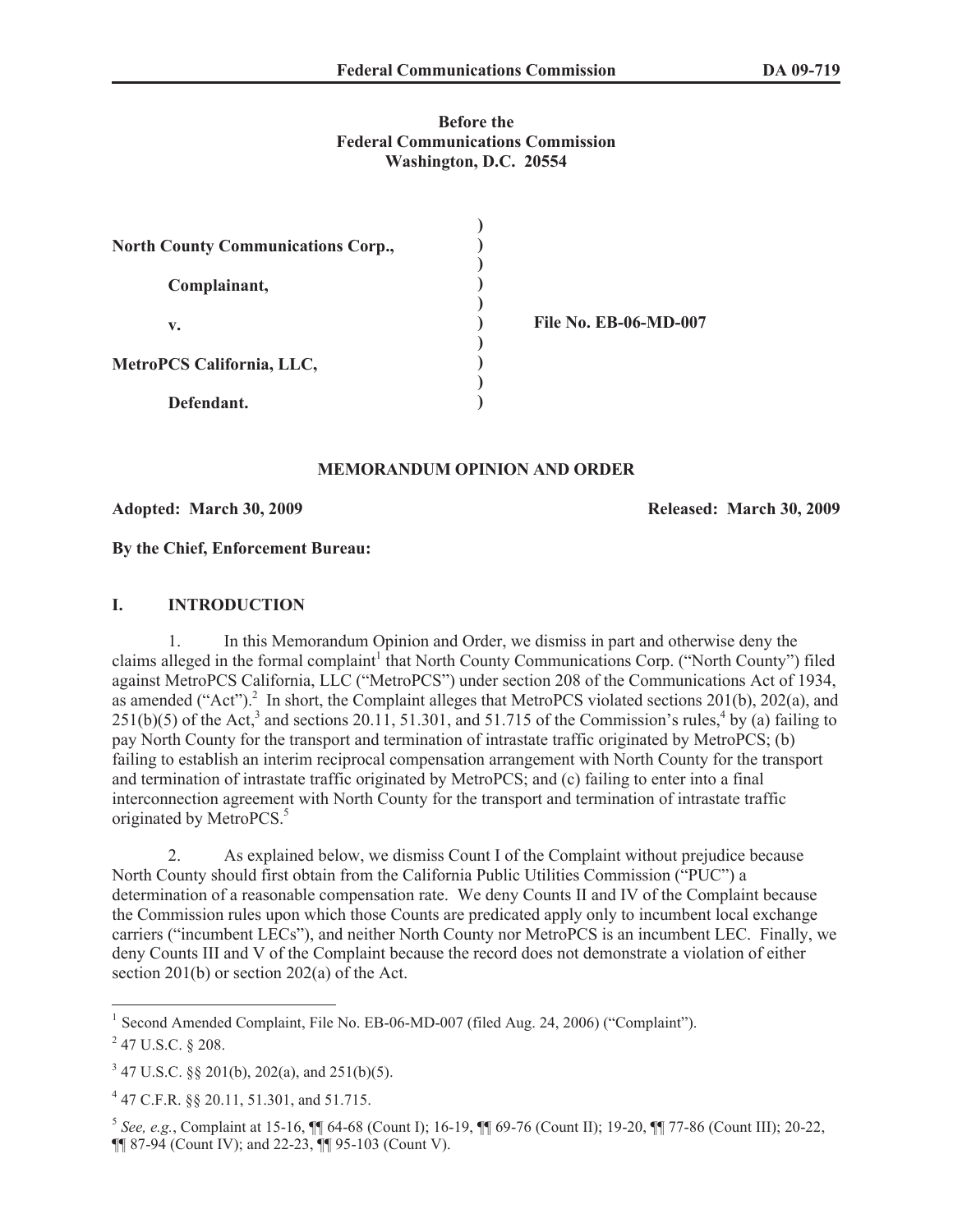### **II. BACKGROUND**

3. North County is a licensed competitive local exchange carrier ("CLEC") that provides switched and non-switched local exchange, exchange access, and other telecommunications services in California.<sup>6</sup> Most, if not all, of North County's end user customers are either chat-line providers or telemarketers.<sup>7</sup>

4. MetroPCS is a Commercial Mobile Radio Service ("CMRS") carrier that provides wireless communications services in California.<sup>8</sup> MetroPCS is indirectly interconnected with North County in California through the switching facilities of other local exchange carriers ("LECs").<sup>9</sup> MetroPCS does not have a written interconnection agreement with North County.<sup>10</sup>

5. All of the traffic exchanged between North County and MetroPCS at issue here is jurisdictionally intraMTA<sup>11</sup> and intrastate (hereinafter "intrastate" traffic).<sup>12</sup> Moreover, all of the traffic

<sup>8</sup> See, e.g., Joint Statement at 1, 1 2; MetroPCS California, LLC's Amended Answer to North County's Second Amended Complaint, File No. EB-06-MD-007 (filed Oct. 19, 2006) ("Amended Answer") at 4, ¶ 6. *See* 47 C.F.R. § 20.3 (defining "commercial mobile radio service").

 $9^9$  See, e.g., Joint Statement at 3,  $\P$  15.

<sup>10</sup> *See, e.g.*, Joint Statement at 3, ¶ 18.

<sup>11</sup> *See, e.g.*, Complaint at 2-3,  $\P$  8-10; Legal Brief of MetroPCS California, LLC, File No. EB-06-MD-007 (filed Sept. 28, 2007) ("MetroPCS Initial Brief") at 3-7 (describing the dispute as pertaining to reciprocal compensation involving "local termination"); 47 C.F.R. § 24.202(a) (defining "MTA"). MetroPCS initially asserted that some of the traffic may not be intraMTA, because the jurisdictional nature of MetroPCS' calls to North County's chat lines may depend not only on the location of the MetroPCS caller and of the North County chat line, but also on the location of all the other callers with whom the MetroPCS caller is chatting. *See, e.g.*, Amended Answer at 5-7,  $\P$  8-10; Legal Analysis in Support of MetroPCS California, LLC's Amended Answer ("MetroPCS Legal Analysis") at 6-11. Later, however, MetroPCS essentially withdrew that assertion and limited its argument to a contention that a chat line call with multiple participants does not constitute "telecommunications" under section 3(43) of the Act, 47 U.S.C. § 153(43). Reply of MetroPCS California, LLC to North County Communications Corp.'s Brief in Opposition to the Legal Brief of MetroPCS California, LLC, File No. EB-06-MD-007 (filed Oct. 26, 2007) at 12. We address that argument at ¶ 13, *infra*.

 $12$  Although the Complaint refers to the traffic only as intraMTA, the record is replete with grounds for concluding that the traffic is also intrastate, *i.e.*, to and from end users within California. *See, e.g.*, Complaint at 1-2 (naming MetroPCS *California* as the defendant, and referring exclusively to MetroPCS' service territory in California); Complaint at 3 (relying heavily on North County's California tariff); Complaint at 4 (relying heavily on a traffic termination rate adopted by the California PUC); Complaint at 12, Joint Statement at 12, ¶ 63 (both relying heavily on local termination rates paid by MetroPCS to two other California LECs); Complaint Exhibit G, ¶ 5 (declaring that North County terminated calls from "MetroPCS' end users within the intraMTA that includes San Francisco and Sacramento"); Complaint Exhibit 1 (copies of North County invoices to MetroPCS for "IntraLATA Call Termination"); Complaint Exhibit 16 (describing the traffic at issue as "all intraLATA traffic" within California); Complaint Exhibits 11 and 18 (draft North County/MetroPCS interconnection agreement which describes the traffic covered by the agreement as "local traffic"). Perhaps most telling, none of the parties' pleadings describes the traffic as interstate, including even the six briefs they filed after Commission staff (i) directed the parties to address the question of "[w]hich is the proper and preferable forum (in terms of jurisdiction, comity, *forum non conveniens*, or otherwise) for resolution of this dispute, the FCC or the California PUC?", and (ii) listed for the parties several

**(continued …)**

<sup>&</sup>lt;sup>6</sup> See, e.g., Third Further Supplemental Joint Statement, File No. EB-06-MD-007 (filed Jan. 8, 2007) ("Joint Statement") at 12, ¶ 64.

<sup>7</sup> *See, e.g.*, Joint Statement at 12, ¶ 61; Response to Commission's February 2, 2007 Letter, File No. EB-06-MD-007 (filed Feb. 9, 2007) ("Feb. 9 Stipulation") at 1; Initial Brief of North County Communications Corp., File No. EB-06-MD-007 (filed Sept. 28, 2007) ("North County Initial Brief") at 29-30. For purposes of this Order, a "chat-line provider" offers a service that "combine[s] multiple incoming calls that happen to arrive in a common time frame, but are otherwise unscheduled by the parties and may result in connecting callers who are unknown to one another." Feb. 9 Stipulation at 1.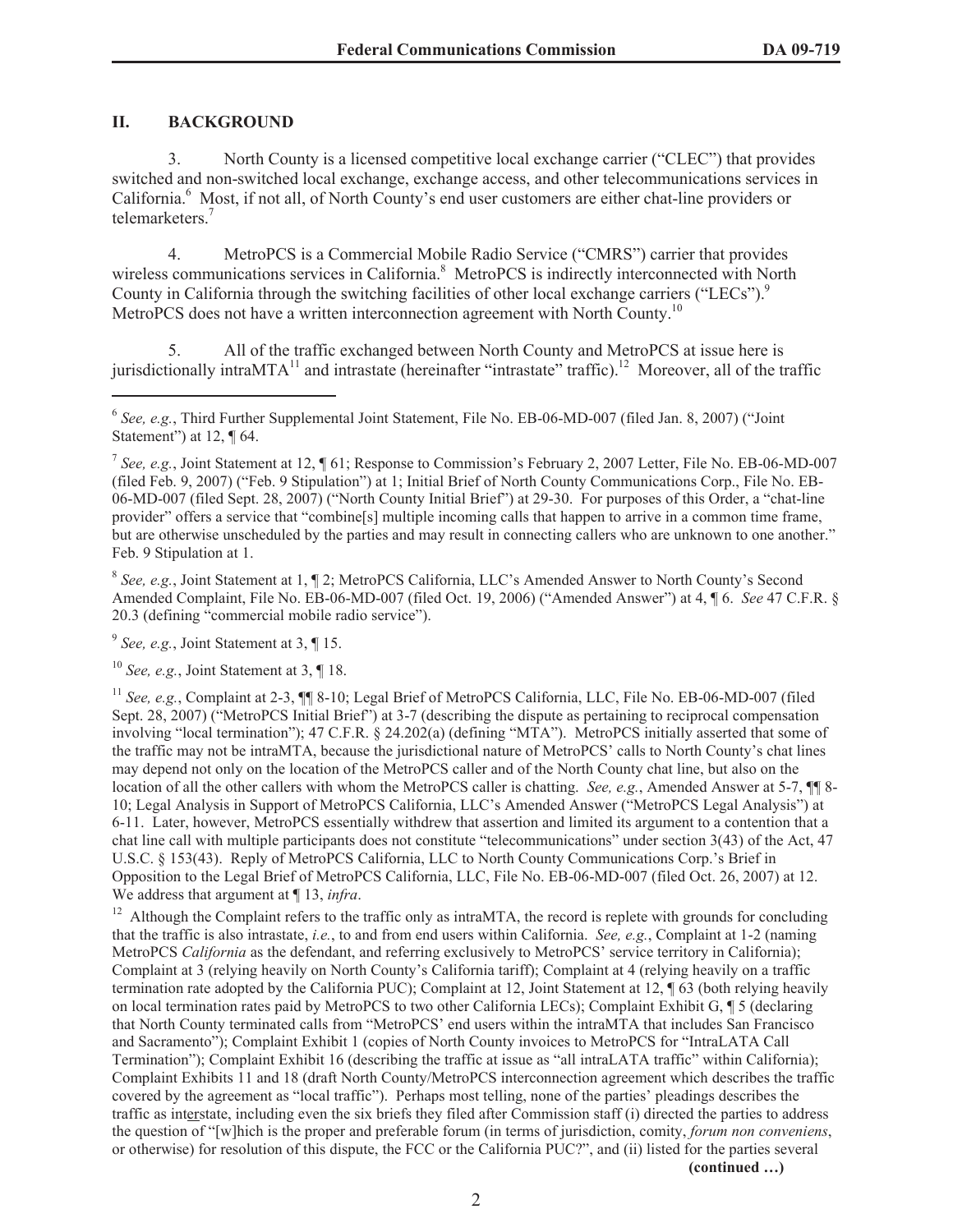exchanged between the parties is in-bound to North County from MetroPCS.<sup>13</sup> That is because North County's chat line provider customers generate no outbound calls, and, according to North County, legal restrictions preclude its telemarketer customers from calling wireless phones.<sup>14</sup>

6. Despite the absence of a written interconnection agreement with MetroPCS, North County began billing MetroPCS for the termination of intrastate traffic sometime in 2003.<sup>15</sup> MetroPCS has not paid North County any amount of money for the traffic terminated by North County.<sup>16</sup> In MetroPCS' view, a default "bill-and-keep" arrangement exists, whereby neither party pays the other for traffic termination.<sup>17</sup> Between August 2005 and approximately June 2006, North County and MetroPCS attempted to negotiate a written interconnection agreement, without success.<sup>18</sup>

7. Upon reaching an impasse in its negotiations with MetroPCS regarding a written interconnection agreement, North County filed its Complaint. Count I of the Complaint alleges that MetroPCS is violating rule  $20.11(b)^{19}$  by failing to pay North County for terminating traffic originated on MetroPCS' network.<sup>20</sup> Count II of the Complaint alleges that MetroPCS is violating section 251(b)(5) of the Act<sup>21</sup> and rule 51.301<sup>22</sup> by failing to negotiate and execute a written interconnection agreement with North County in good faith.<sup>23</sup> Counts III and V of the Complaint allege that MetroPCS is violating

### **(Continued from previous page)**

Commission orders declining to preempt state jurisdiction to set rates charged by LECs to terminate traffic from CMRS providers. Letter from Alex Starr, Chief, EB, MDRD, FCC, to Michael B. Hazzard, Counsel for North County, and Carl W. Northrop, Counsel for MetroPCS (dated Aug. 10, 2007) ("Briefing Order"). In fact, MetroPCS concedes that the Commission orders cited by Commission staff in the Briefing Order permit the Commission to allow states to establish rates for the type of traffic at issue here. MetroPCS Initial Brief at 21.

<sup>13</sup> *See, e.g.*, Joint Statement at 12, ¶ 61; North County Initial Brief at 30; Amended Answer, Exhibit E, Declaration of Dena Bishop in Support of MetroPCS California, LLC's Answer at 7, ¶ 35; Amended Answer, Exhibit 27 at 3; MetroPCS Legal Analysis at 6-7.

<sup>14</sup> *See, e.g.*, North County Initial Brief at 29-30; MetroPCS Initial Brief at 2. *See also* 47 U.S.C. § 227(b)(1)(A)(iii); *Rules and Regulations Implementing the Telephone Consumer Protection Act (TCPA) of 1991*, Report and Order, 18 FCC Rcd 14014 (2003) (subsequent history omitted); 47 C.F.R. § 64.1200(a)(1)(iii).

<sup>15</sup> *See, e.g.*, Joint Statement at 3, ¶ 16. For a period of time prior to May 2006, North County billed MetroPCS \$0.004 per minute of use and \$0.007 per call set-up for intrastate traffic termination. *See, e.g.*, Joint Statement at 2, ¶ 6. In May 2006, North County changed its intrastate termination rate and began billing MetroPCS \$0.011 per minute of use. *See, e.g.*, Joint Statement at 2, ¶ 7.

<sup>16</sup> *See, e.g.*, Joint Statement at 3, ¶ 19; 13, ¶ 65.

<sup>17</sup> *See, e.g.*, Amended Answer at 9, ¶ 16, 12, ¶ 21; MetroPCS Legal Analysis at 28; MetroPCS Initial Brief at 5-6. *See also* Joint Statement at 2, ¶ 9.

<sup>18</sup> *See, e.g.*, Joint Statement at 2, ¶ 8; 3, ¶¶ 13, 18; 4-6, ¶¶ 23-25, 27, 29-35; 7-11, ¶¶ 36-59.

<sup>19</sup> *See, e.g.*, 47 C.F.R. § 20.11(b) (providing that "[l]ocal exchange carriers and commercial mobile radio service providers shall comply with principles of mutual compensation"); 47 C.F.R. § 20.11(b)(2) (providing that "[a] commercial mobile radio service provider shall pay reasonable compensation to a local exchange carrier in connection with terminating traffic that originates on the facilities of the commercial mobile radio service provider").

<sup>20</sup> *See, e.g.*, Complaint at 15-16, ¶¶ 64-68.

<sup>21</sup> 47 U.S.C. § 251(b)(5) (providing that "[e]ach local exchange carrier has ... [t]he duty to establish reciprocal compensation arrangements for the transport and termination of telecommunications").

<sup>22</sup> 47 C.F.R. § 51.301 (providing, in pertinent part, that "[a]n incumbent LEC shall negotiate in good faith the terms and conditions of agreements to fulfill the duties established by sections 251(b) and (c) of the Act").

<sup>23</sup> *See, e.g.*, Complaint at 16-19, ¶¶ 69-76.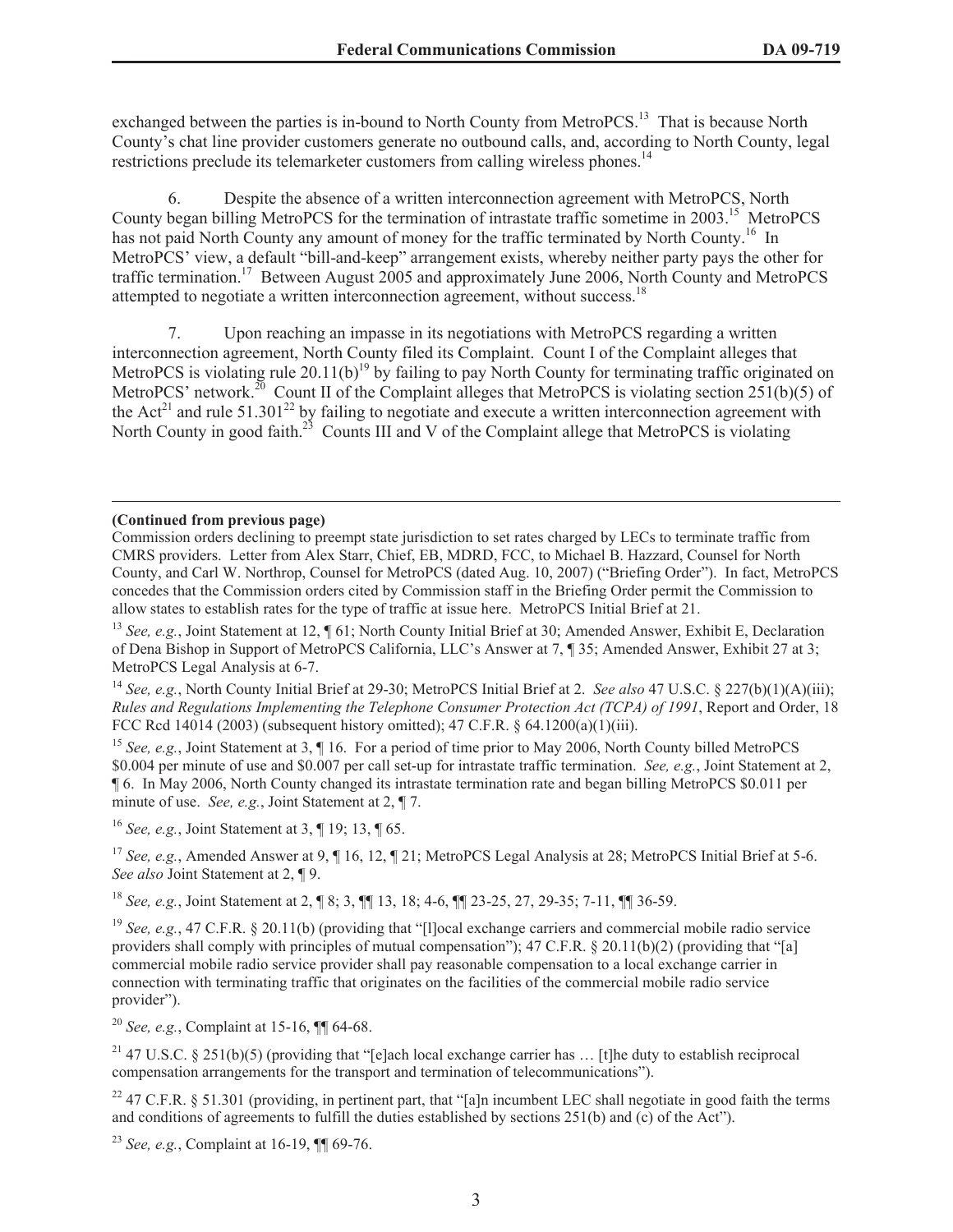sections 201(b) and 202(a) of the Act,<sup>24</sup> respectively, by refusing to enter into a written interconnection agreement with North County.<sup>25</sup> Count IV of the Complaint alleges that MetroPCS is violating rule  $51.715^{26}$  by refusing to enter into an interim interconnection agreement with North County.<sup>27</sup> The Complaint asks the Commission to issue an order (i) prescribing a rate for terminating intrastate traffic between the parties at or above the rate billed by North County to MetroPCS, and (ii) awarding North County past due amounts consistent with the Commission's prescribed intrastate termination rate, plus reasonable interest.<sup>28</sup>

# **III. DISCUSSION**

## **A. Count I of the Complaint is Dismissed Without Prejudice So That the California PUC May First Determine a Reasonable Compensation Rate.**

8. Rule 20.11(b) provides, in pertinent part, that "[a] commercial mobile radio service provider shall pay *reasonable compensation* to a local exchange carrier in connection with terminating traffic that originates on the facilities of the commercial mobile radio service provider."<sup>29</sup> Count I of the Complaint alleges that MetroPCS is violating that rule by failing to pay for North County's termination of intrastate traffic originated by MetroPCS.<sup>30</sup>

9. We decline to determine, in the first instance, what constitutes "reasonable compensation" in this case.<sup>31</sup> The Commission has repeatedly held that (i) states have authority under section 2(b) of the Act<sup>32</sup> to establish rates charged by LECs for termination of intrastate traffic from

<sup>26</sup> 47 C.F.R. § 51.715(b) (providing, in pertinent part, that "an incumbent LEC must, without unreasonable delay, establish an interim arrangement for transport and termination of telecommunications traffic at symmetrical rates").

<sup>27</sup> *See, e.g.*, Complaint at 20-22, ¶¶ 87-94.

<sup>28</sup> *See, e.g.*, Complaint at 23-26,  $\P$  104-119. MetroPCS filed several unopposed motions seeking judicial notice of a number of federal court and public utility commission submissions. *See* MetroPCS California, LLC's Motion for Judicial Notice, File No. EB-06-MD-007 (filed Apr. 6, 2007); MetroPCS California, LLC's Second Motion for Judicial Notice, File No. EB-06-MD-007 (filed May 16, 2007); MetroPCS California, LLC's Third Motion for Judicial Notice, File No. EB-06-MD-007 (filed Feb. 12, 2008) (collectively "Motions for Judicial Notice"). We hereby grant MetroPCS' Motions for Judicial Notice. The parties also filed other motions regarding the briefing in this case. *See* North County Communications Corp. Motion to Strike Portions of MetroPCS Brief in Opposition, File No. EB-06-MD-007 (filed Oct. 16, 2007); MetroPCS California, LLC Motion Requesting Supplemental Briefing, File No. EB-06-MD-007 (filed Nov. 17, 2008). We hereby deny those motions.

 $^{29}$  47 C.F.R. § 20.11(b)(2) (emphasis added).

<sup>30</sup> *See, e.g.*, Complaint at 15-16,  $\P$  64-68. For purposes of this Order only, we assume, without deciding, that a violation of rule 20.11 would be a violation of the Act cognizable under section 208 of the Act. *See Center for Communications Management Information v. AT&T Corporation*, Memorandum Opinion and Order, 23 FCC Rcd 12249, 12253 at ¶ 11, n.29 (2008); *Global Crossing Telecommunications, Inc. v. Metrophones Telecommunications, Inc.*, 127 S.Ct. 1513 (2007); *Alexander v. Sandoval*, 532 U.S. 275, 284 (2001). *See generally* North County Initial Brief at 12-14; MetroPCS Initial Brief at 8-12.

<sup>31</sup> North County acknowledges that the Commission cannot adjudicate Count I of the Complaint without knowing what constitutes "reasonable compensation" for North County's termination of intrastate traffic originated by MetroPCS. *See, e.g.*, Complaint at 23-26 (asking the Commission to prescribe a reasonable rate for North County's termination of intrastate traffic originated by MetroPCS).

<sup>32</sup> 47 U.S.C. § 152(b).

 $24$  47 U.S.C. § 201(b) (barring any "unjust and unreasonable" practice in connection with communication service), 202(a) (barring "unjust and unreasonable discrimination" by any carrier "in connection with like communication service").

<sup>25</sup> *See, e.g.*, Complaint at 19-20, ¶¶ 77-86, 22-23, ¶¶ 95-103.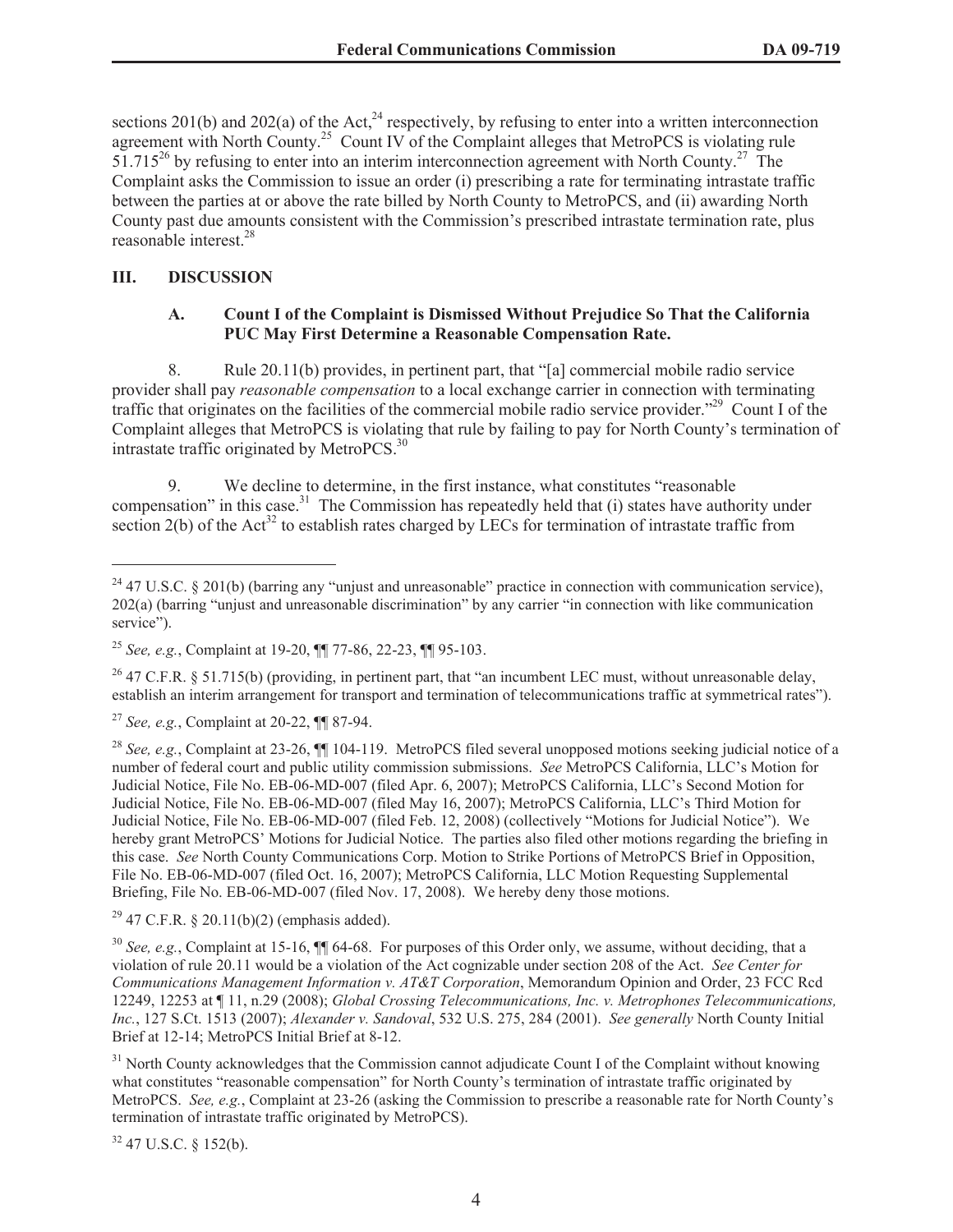CMRS providers, and (ii) the Commission has not preempted such state authority.<sup>33</sup> Thus, the more appropriate venue for determining what constitutes "reasonable compensation" for North County's termination of intrastate traffic originated by MetroPCS is not this Commission, but rather the California PUC, via whatever procedural mechanism it deems appropriate under state law (*e.g.*, complaint proceeding, declaratory ruling proceeding, generic cost or rulemaking proceeding). In turn, unless and until what constitutes reasonable compensation for North County's termination of intrastate traffic originated by MetroPCS is determined, the Commission cannot determine whether or to what extent MetroPCS has violated its duty under rule  $20.11(b)(2)$  to pay such compensation. Accordingly, we dismiss without prejudice Count I of the Complaint. If after the California PUC prescribes a reasonable rate North County believes that MetroPCS has failed to pay what is owed pursuant to that rate under rule 20.11(b)(2), then North County may seek resolution of that dispute at that time.

10. In North County's view, because rule 20.11(a) permits parties to file complaints under section 208 of the Act alleging violations of rule 20.11(b)(2), rule 20.11(a) implicitly requires the Commission to determine what a reasonable compensation rate under rule  $20.11(b)(2)$  is in this complaint proceeding.<sup>34</sup> According to North County, "[a]n ability to adjudicate a refusal to pay compensation without an ability to adjudicate the rate is nonsensical."<sup>35</sup> We disagree. Construing the Commission's adjudicatory role under rule 20.11 as permitting states to determine in the first instance whether the

<sup>33</sup> *In the Matter of Developing a Unified Intercarrier Compensation Regime; T-Mobile et al. Petition for Declaratory Ruling Regarding Incumbent LEC Wireless Termination Tariffs*, Declaratory Ruling and Report and Order, 20 FCC Rcd 4855, 4861 at ¶ 10 n.41 (2005) ("*T-Mobile Declaratory Ruling*") (subsequent history omitted) (stating that "the Commission preempted state and local regulations governing the kind of interconnection to which CMRS providers are entitled, but it specifically declined to preempt state regulation of LEC intrastate interconnection rates applicable to CMRS providers"); *Airtouch Cellular v. Pacific Bell*, Memorandum Opinion and Order, 16 FCC Rcd 13502, 13507 at ¶ 14 (2001) ("*Airtouch v. Pacific Bell*") (stating that the determination of the actual rates charged for intrastate LEC-CMRS interconnection is left to the states); *In the Matter of Interconnection Between Local Exchange Carriers and Commercial Mobile Radio Service Providers*, Notice of Proposed Rulemaking, 11 FCC Rcd 5020, 5072 at ¶ 109 (1996) ("*LEC-CMRS Interconnection NPRM*") (subsequent history omitted) (stating that the Commission's LEC-CMRS mutual compensation rules do not preclude the states from setting the actual interconnection rates that LECs and CMRS providers charge); *Equal Access and Interconnection Obligations Pertaining to CMRS*, Notice of Proposed Rulemaking and Notice of Inquiry, 9 FCC Rcd 5408, 5451 at ¶ 104 (1994) ("*CMRS Equal Access and Interconnection Obligations NPRM/NOI*") (noting that the Commission has declined to preempt state regulation of LEC rates for intrastate interconnection with cellular carriers); *In the Matter of Implementation of Sections 3(N) and 332 of the Communications Act, Regulatory Treatment of Mobile Services*, Second Report and Order, 9 FCC Rcd 1411, 1498 at ¶¶ 231-232 (1994) ("*CMRS Second Report and Order*") (subsequent history omitted) (adopting rule 20.11, but declining to preempt state regulation of LEC intrastate interconnection rates); *The Need To Promote Competition and Efficient Use of Spectrum for Radio Common Carrier Services*, Memorandum Opinion and Order on Reconsideration, 4 FCC Rcd 2369, 2372 at ¶ 25 (1989) (noting that compensation arrangements regarding intrastate traffic between landline telephone companies and cellular carriers are subject to state regulatory jurisdiction); *The Need To Promote Competition and Efficient Use of Spectrum for Radio Common Carrier Services*, Declaratory Ruling, 2 FCC Rcd 2910, 2912 at ¶¶ 18, 2915 at ¶¶ 44-45 (1987) (noting that intrastate charges for cellular interconnection with landline carriers is subject to intrastate regulation); *Indianapolis Telephone Company v. Indiana Bell Telephone Company Inc.*, Memorandum Opinion and Order, 1 FCC Rcd 228, 229-30 at  $\P$  10 (1986) (stating that financial arrangements between cellular and landline carriers regarding intrastate traffic fall with the purview of state regulatory authorities). *See Rural Iowa Independent Telephone Association v. Iowa Utilities Board*, 385 F.Supp.2d 797, 825 (S.D. Iowa 2005) ("*RIITA v. IUB*"), *aff'd*,  $476$  F.3d 572 ( $8<sup>th</sup>$  Cir. 2007) (holding that state commissions may arbitrate indirect interconnection agreements between LECs and CMRS carriers); *Iowa Network Services, Inc. v. Qwest Corporation*, 385 F.Supp.2d 850, 893 (S.D. Iowa 2005) ("*INS v. Qwest*") (holding that state commissions may arbitrate indirect interconnection agreements between LECs and CMRS carriers).

<sup>34</sup> *See, e.g.*, North County Initial Brief at 18-19 (citing 47 C.F.R. § 20.11(a), which provides, in pertinent part, that parties may file "[c]omplaints against carriers under section 208 of the Communications Act … alleging a violation of this section….").

<sup>&</sup>lt;sup>35</sup> North County Initial Brief at 18.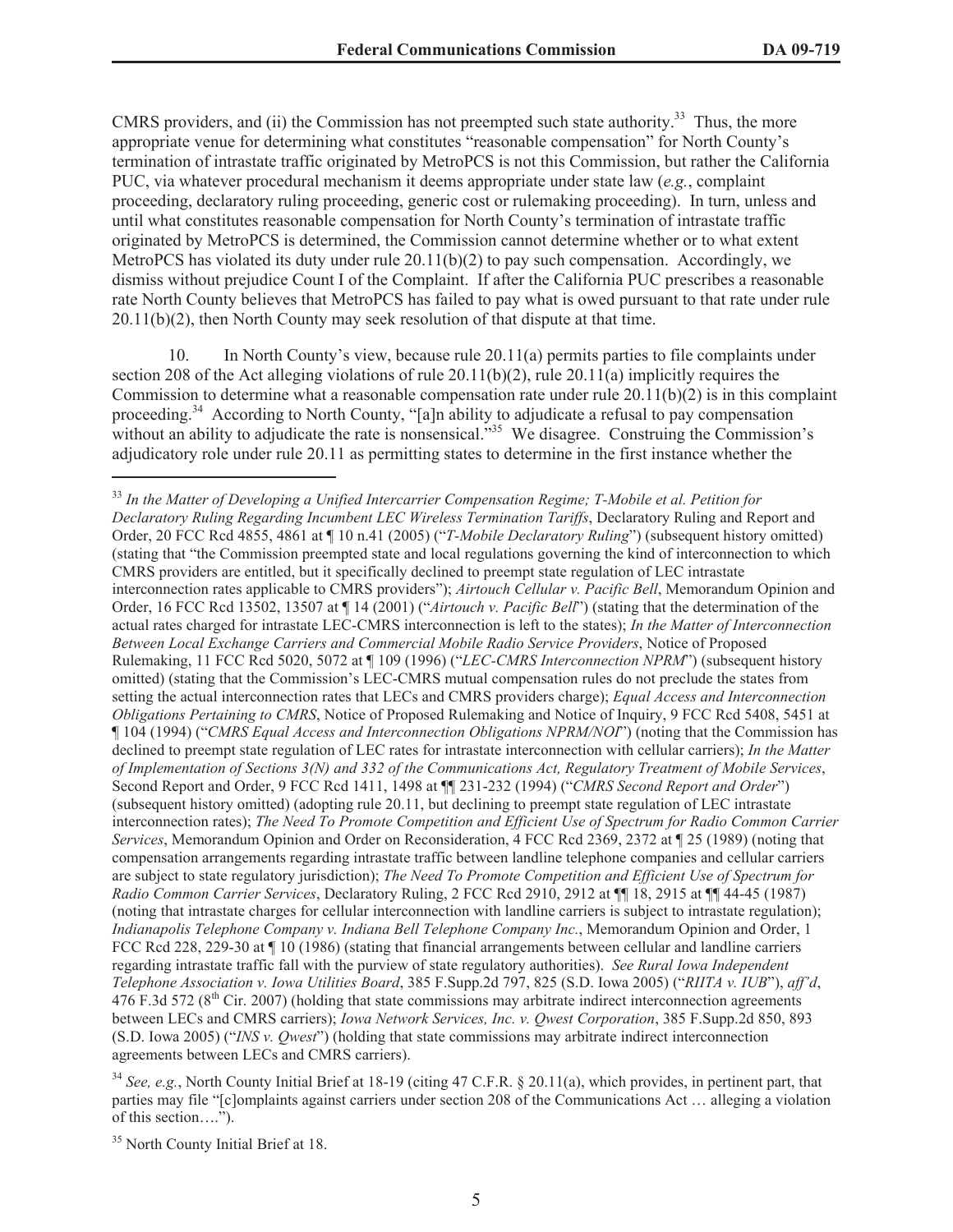charged rate is reasonable is perfectly consistent with the plain language of rule 20.11 and with the Commission's multiple orders – including the order adopting rules  $20.11(a)$ -(b) – expressly declining to preempt state authority to establish intrastate rates charged by LECs to terminate traffic from CMRS providers.<sup>36</sup> Indeed, in an order inaptly relied upon by North County, the Commission squarely held that, "although LECs were required to pay mutual compensation to CMRS carriers [and vice-versa] for intrastate traffic pursuant to [rule 20.11] …, *the determination of the actual rates charged for intrastate interconnection would be left to the states*."<sup>37</sup> Thus, North County's interpretation of rule 20.11(a) is wrong.

11. MetroPCS argues that allowing the California PUC to establish a reasonable compensation rate for North County's termination of intrastate traffic would violate section  $332(c)(3)(A)$ of the Act, which provides, in pertinent part, that "no State or local government shall have any authority to regulate the … rates charged by any commercial mobile service…."<sup>38</sup> That position is not supported by Commission precedent. The rates charged by North County to MetroPCS for transport and termination are not "rates charged by any commercial mobile service" within the meaning of section  $332(c)(3)(A)$  of the Act. The Commission has interpreted section  $332(c)(3)(A)$  to prohibit States from "prescribing, setting or fixing" rates, and determined that the proscription extends to regulation of rate levels and structures for CMRS, including how much may be charged for CMRS.<sup>39</sup> Thus, the Commission has stated that this provision applies to retail charges to end users of CMRS, rather than to termination charges to other carriers associated with CMRS.<sup>40</sup> In other words, by explicitly declining to preempt state regulation of intrastate rates that LECs charge CMRS providers for termination after the passage of section 332(c)(3)(A) of the Act, the Commission has not applied section 332(c)(3)(A) to such intercarrier rates.<sup>41</sup> Therefore, allowing the California PUC to establish a reasonable compensation rate for North County's termination of intrastate traffic does not conflict with section  $332(c)(3)(A)$  of the Act.

12. North County and MetroPCS also contend that allowing the California PUC to establish a reasonable compensation rate for North County's termination of intrastate traffic would conflict with the Commission's decision in its *T-Mobile Declaratory Ruling*, which permits incumbent LECs, but not CLECs, to invoke the state arbitration procedures of section 252 of the Act to reach interconnection agreements with CMRS carriers.<sup>42</sup> We disagree. The *T-Mobile Declaratory Ruling* expressly acknowledges the Commission's prior orders declining to preempt state regulation of intrastate rates that LECs charge CMRS providers for termination, and then does not alter or overrule those orders.<sup>43</sup> Moreover, the *T-Mobile Declaratory Ruling* addresses a carrier's power to invoke the state arbitration processes specifically authorized by section 252 of the Act, but does not purport to address a state's

<sup>36</sup> *See* n.33, *supra*. *See also T-Mobile Declaratory Ruling*, 20 FCC Rcd at 4867, ¶ 15 n.61 (stating that, "although CMRS providers may indeed have an existing legal obligation to compensate LECs for the termination of wireless traffic under section 20.11(b)(2) …, the rules fail to specify the mechanism by which LECs may obtain this compensation").

<sup>37</sup> *Airtouch v. Pacific Bell*, 16 FCC Rcd at 13507, ¶ 14 (emphasis added).

<sup>38</sup> 47 U.S.C. § 332(c)(3)(A). *See* MetroPCS Initial Brief at 13-16.

<sup>39</sup> *See, e.g.*, *In the Matter of Truth-In-Billing and Billing Format*, Second Report and Order, Declaratory Ruling, and Second Further Notice of Proposed Rulemaking, 20 FCC Rcd 6448, 6462-3 at ¶ 30 (2005). <sup>40</sup> *Id.*

<sup>41</sup> *See, e.g., T-Mobile Declaratory Ruling*, 20 FCC Rcd at 4860-61, ¶ 10 n.41; *Airtouch v. Pacific Bell*, 16 FCC Rcd at 13507, ¶ 14 (2001); *LEC-CMRS Interconnection NPRM*, 11 FCC Rcd at 5072, ¶ 109; *CMRS Equal Access and Interconnection Obligations NPRM/NOI*, 9 FCC Rcd at 5451, ¶ 104; *CMRS Second Report and Order*, 9 FCC Rcd at 1498, ¶¶ 231-232. *See also RIITA v. IUB*, 385 F.Supp.2d at 825; *INS v. Qwest*, 385 F.Supp.2d at 893.

<sup>42</sup> *See, e.g.*, North County Initial Brief at 14-17; MetroPCS Initial Brief at 17-18.

<sup>43</sup> *See, e.g., T-Mobile Declaratory Ruling*, 20 FCC Rcd at 4860-61, ¶ 10.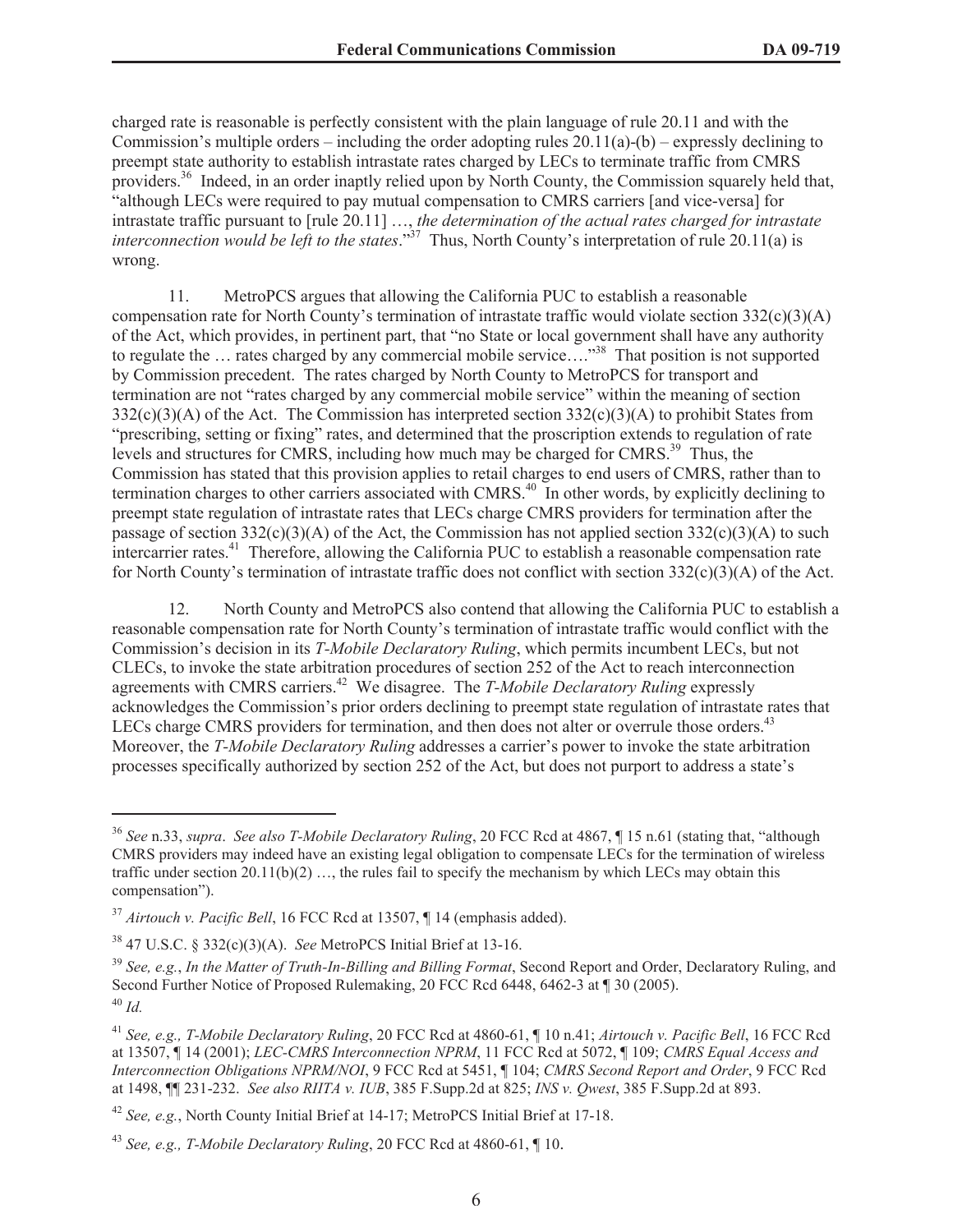general authority to regulate rates for intrastate traffic as preserved by section 2(b) of the Act.<sup>44</sup> Therefore, allowing the California PUC to establish a reasonable compensation rate for North County's termination of intrastate traffic pursuant to its general authority to regulate intrastate traffic does not conflict with the *T-Mobile Declaratory Ruling*. 45

13. MetroPCS further asserts that rule 20.11 does not apply at all to the traffic at issue here, because such traffic is not "telecommunications" under section  $3(43)$  of the Act.<sup>46</sup> To support that assertion, MetroPCS observes that "telecommunications" only includes the transmission of information "between or among points *specified by the user*,"<sup>47</sup> and callers to chat lines do not specify the particular person(s) with whom he/she is going to communicate.<sup>48</sup> Even assuming that the obligation to pay reasonable compensation for termination of traffic under rule 20.11 only applies to traffic that meets the definition of "telecommunications" at section 3(43) of the Act, MetroPCS' assertion lacks merit.<sup>49</sup> The completion of calls from MetroPCS' customers to North County's customers is "transmission."<sup>50</sup> In addition, the chat line itself is sufficient to constitute the "point[] specified by the user" as used in the definition of "telecommunications."<sup>51</sup> Thus, the calls to chat lines at issue here satisfy the statutory definition of "telecommunications."<sup>52</sup>

<sup>46</sup> 47 U.S.C. § 153(43). *See, e.g.*, Amended Answer at 4-7, ¶¶ 5, 8-10; MetroPCS Legal Analysis at 6-11; MetroPCS Initial Brief at 40-43; Reply of MetroPCS California, LLC to North County Communications Corp.'s Brief in Opposition to the Legal Brief of MetroPCS California, LLC, File No. EB-06-MD-007 at 11-13 (filed Oct. 26, 2007).

 $47$  47 U.S.C. § 153(43) (emphasis added).

<sup>48</sup> *See, e.g*., MetroPCS Legal Analysis at 7, ¶ 10, 9-10, ¶¶ 12-13; MetroPCS Initial Brief at 41-42.

<sup>49</sup> We note that rule 20.11 does not use the term "telecommunications," and instead requires compensation for termination of "traffic"; moreover, the relevant provisions of rule 20.11 actually predate the adoption of the "telecommunications" definition at section 3(43) of the Act.

<sup>50</sup> *See, e.g.*, *Universal Service Contribution Methodology*, Report and Order and Notice of Proposed Rulemaking, 21 FCC Rcd 7518, 7539 at ¶ 41 (2006).

<sup>51</sup> Moreover, MetroPCS appears to conflate multiple concepts, and does not demonstrate that the physical location of the parties calling into the chat line is relevant to the "telecommunications service" or "information service" classification of either the chat line service or the termination service. Nor does MetroPCS cite any precedent suggesting that the Commission has preempted the states' jurisdiction regarding intrastate traffic to chat lines. Indeed, recent precedent suggests the contrary. *Cf. Establishing Just and Reasonable Rates for Local Exchange Carriers*, Notice of Proposed Rulemaking, 22 FCC Rcd 17989, 17994-95 at ¶12 & n.40 (2007) (noting that "increased switched access traffic appears to be caused by the deployment of chat lines, conference bridges, or other similar high call volume operations in the service areas of certain rate-of-return or competitive LECs," and seeking comment regarding *interstate* calls to such numbers, while observing that "[i]ntrastate calls may also be made to these numbers, but those calls are beyond the jurisdiction of this Commission and thus are not the subject of this order").

<sup>52</sup> Although MetroPCS also asserts that, in *AT&T v. Jefferson*, the Commission referred to a LEC with end users who offered chat-line service as an "information provider," that assertion is both incorrect and irrelevant. *See, e.g.*, MetroPCS Initial Brief at 40 (citing *AT&T Corp. v. Jefferson Telephone Co.*, Memorandum Opinion and Order, 16 FCC Rcd 16130, 16131 at ¶ 2 (2001)). *AT&T v. Jefferson* refers to the LEC's *customer* – not to the LEC itself – as an "information provider;" and in any event, *AT&T v. Jefferson* does not discuss at all the statutory definitions of "telecommunications" and "information service." 47 U.S.C. §§ 153(43), 153(20). Moreover, by definition,

**(continued …)**

<sup>44</sup> 47 U.S.C § 152(b).

 $45$  According to North County, we should not assume that the California PUC will initiate a proceeding to establish a rate for termination of LEC/CMRS intrastate traffic because, since the release of the *T-Mobile Declaratory Ruling*, certain states have declined to arbitrate interconnection agreements between CLECs and CMRS carriers. North County Initial Brief at 14-16. Those decisions, however, only concern state arbitration of interconnection agreements under section 252 of the Act, not a state's general authority to regulate rates for intrastate traffic as preserved by section 2(b) of the Act.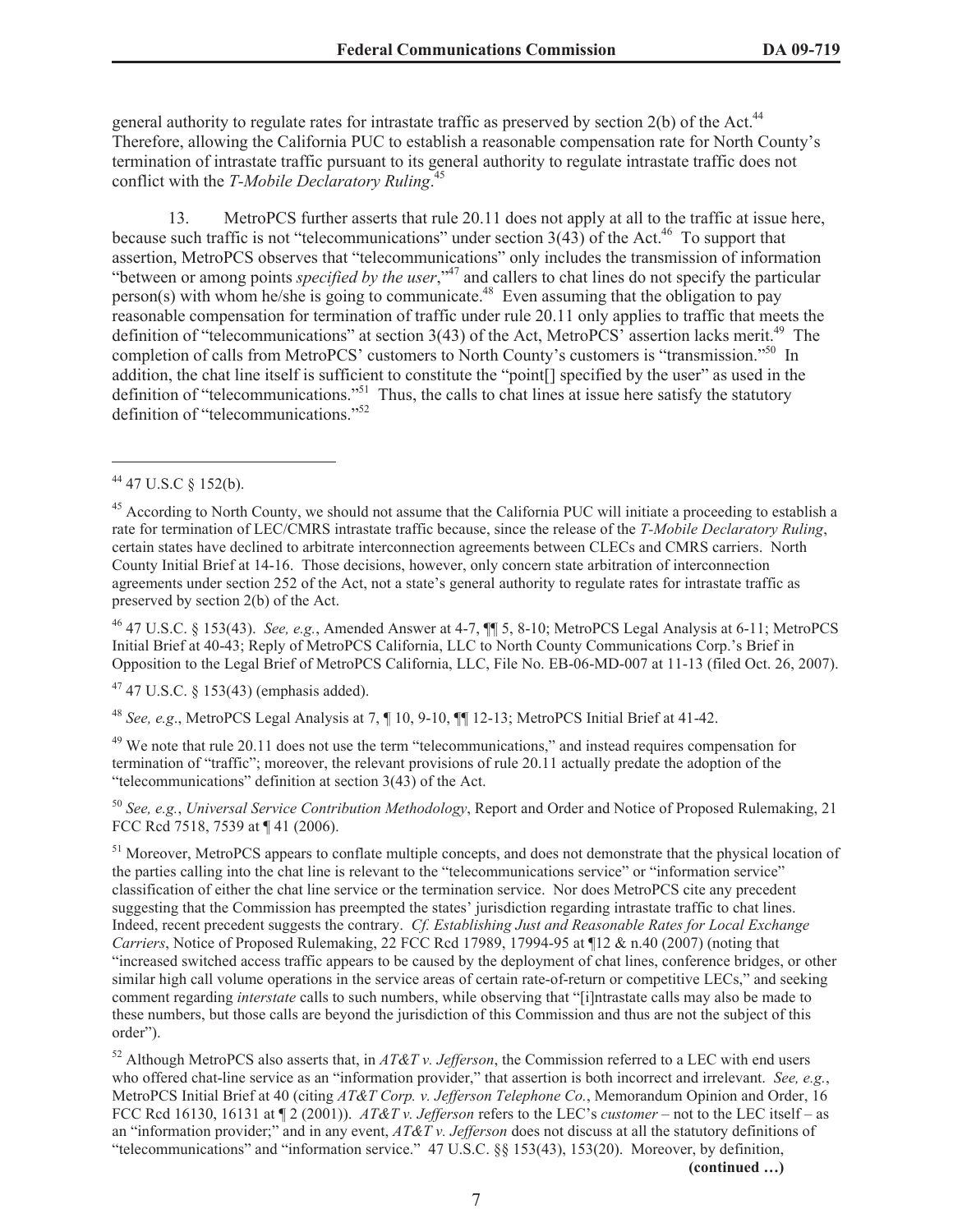14. Finally, MetroPCS proffers several policy arguments why, despite past Commission rulings to the contrary, we should effectively preempt the California PUC's authority to regulate North County's intrastate termination rates as applied to CMRS carriers.<sup>53</sup> Without commenting one way or another on the merits of MetroPCS's policy arguments, we decline MetroPCS's suggestion to preempt such state authority in the context of this complaint proceeding. Whether to depart so substantially from such long-standing and significant Commission precedent is a complex question better suited to a more general rulemaking proceeding.<sup>54</sup>

15. For the foregoing reasons, we conclude that the California PUC is the more appropriate venue for determining a reasonable termination rate. Accordingly, we dismiss without prejudice the claim in Count I of the Complaint that MetroPCS is violating rule 20.11 by failing to pay for North County's termination of intrastate traffic originated by MetroPCS.<sup>55</sup>

### **B. We Deny Counts II and IV of the Complaint, Because Section 251(b)(5) of the Act and Sections 51.301 and 51.715 of the Commission Rules Do Not Apply to MetroPCS.**

16. Count II of the Complaint alleges that MetroPCS is violating section 251(b)(5) of the Act by failing to negotiate and enter into a written reciprocal compensation arrangement with North County.<sup>56</sup> Section 251(b)(5) imposes a duty to establish reciprocal compensation only upon LECs.<sup>57</sup> Moreover, the Commission has stated unequivocally that "CMRS providers will not be classified as LECs and are not subject to the obligations of section 251(b)."<sup>58</sup> Therefore, as a CMRS provider, MetroPCS is not subject

### **(Continued from previous page)**

information services are provided "via telecommunications." 47 U.S.C. § 153(20). Thus, *AT&T v. Jefferson* is inapposite here.

# <sup>53</sup> *See, e.g.*, MetroPCS Initial Brief at 18-21.

<sup>54</sup> *See, e.g., In the Matter of Developing a Unified Intercarrier Compensation Regime*, Order on Remand and Report and Order and Further Notice of Proposed Rulemaking, 2008 WL 4821547 (2008); *In the Matter of Developing a Unified Intercarrier Compensation Regime*, Further Notice of Proposed Rulemaking, 20 FCC Rcd 4685 (2005); *In the Matter of Developing a Unified Intercarrier Compensation Regime*, Comment Sought on Missoula Intercarrier Compensation Reform Plan, 20 FCC Rcd 4855 (2005); *In the Matter of Developing a Unified Intercarrier Compensation Regime*, Notice of Proposed Rulemaking, 16 FCC Rcd 9610 (2001). MetroPCS points out that no Commission order or court decision precludes the Commission from changing course and deciding to preempt state authority over the termination rates that LECs charge CMRS providers for intrastate traffic. MetroPCS Initial Brief at 21-23. That may be true, but we decline to take such action in this complaint proceeding.

<sup>55</sup> We make no determinations at this time as to whether rule 20.11 imposes obligations to pay compensation in the absence of an agreement, and if so, on what terms, or alternatively, whether the obligation under rule 20.11 is a mandate that the parties must enter into an agreement to a reasonable rate of mutual compensation. In either case, we find that resolution of the rule 20.11 claim depends first on the establishment of a reasonable rate. We note, however, that due to the language of rule 20.11, claims regarding the non-payment of an established interconnection rate would not run afoul of our "collection action" prohibition. *See, e.g., Contel of the South, Inc. v. Operator Communications, Inc.*, Memorandum Opinion and Order, 23 FCC Rcd 548, 551 at  $\P$  7 (2008) (explaining that actions to enforce compensation obligations explicitly imposed by our rules may be brought to the Commission).

<sup>56</sup> *See, e.g.*, Complaint at 16-18, ¶¶ 69-76; North County Legal Analysis at 9-12; North County Communications Corp.'s Legal Analysis Replying to MetroPCS California, LLC's Answer, File No. EB-06-MD-007 at 10-13 (filed Oct. 25, 2006) ("North County Reply Legal Analysis").

 $57$  47 U.S.C. § 251(b)(5).

<sup>58</sup> *In the Matter of Implementation of the Local Competition Provisions of the Telecommunications Act of 1996*, First Report and Order, 11 FCC Rcd 15499, 15996, at ¶ 1005 (1996) (subsequent history omitted). *Accord T-Mobile Declaratory Ruling,* 20 FCC Rcd at 4864, ¶ 16 (stating that "section 251(b)(5) requires LECs to enter into reciprocal compensation agreements with all CMRS providers but [ ] does not explicitly impose reciprocal compensation obligations on CMRS providers").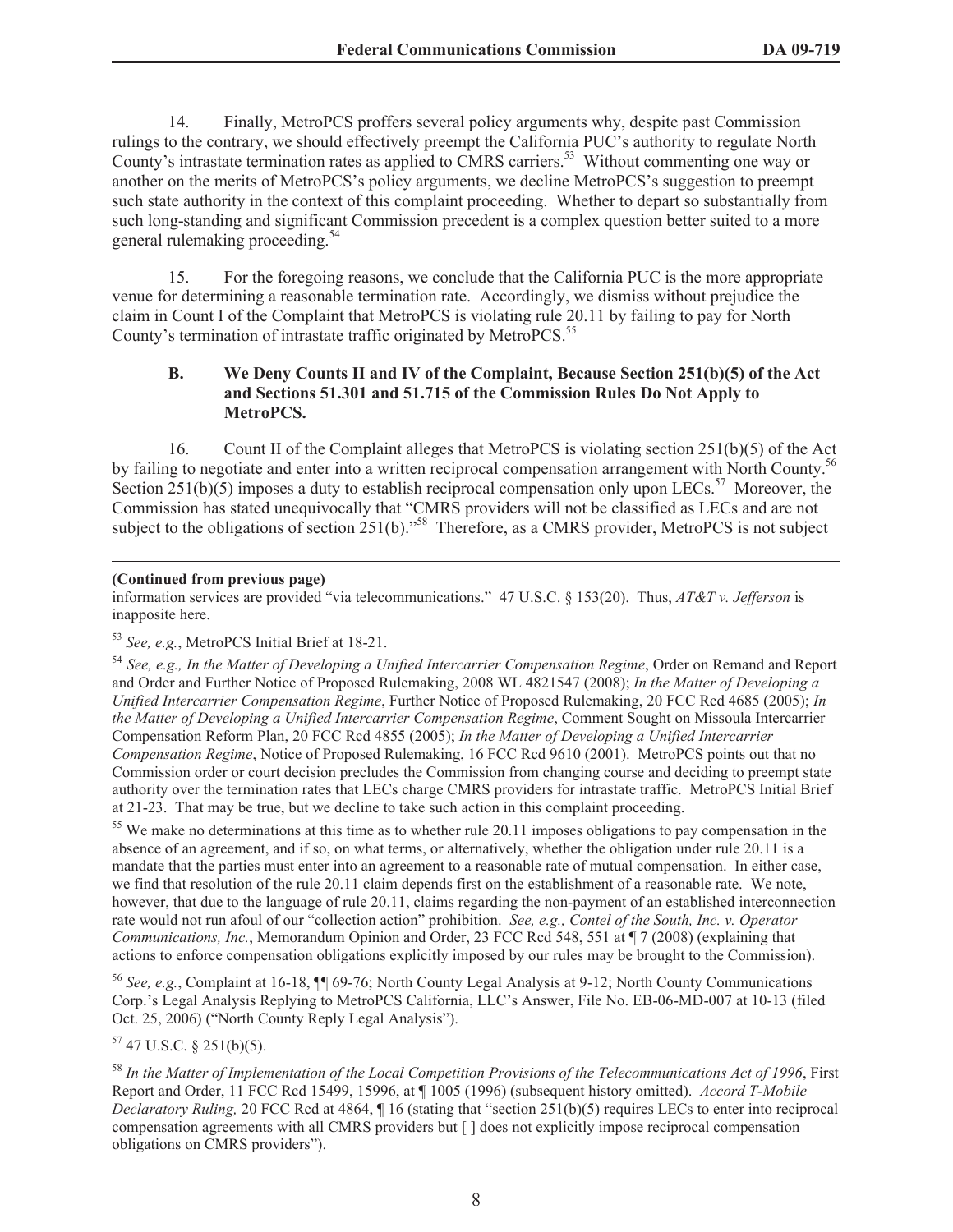to the obligations arising directly from section 251(b) itself. Accordingly, we deny North County's claim in Count II of the Complaint that MetroPCS is violating section  $251(b)(5)$  of the Act.

17. Counts II and IV of the Complaint also allege that MetroPCS is violating sections 51.301 and 51.715 of the Commission's rules<sup>59</sup> by refusing to negotiate or execute in good faith either an interim or a final rate for the transport and termination of intrastate telecommunications traffic.<sup>60</sup> To support these allegations, North County argues that rules 51.301 and 51.715 apply to CMRS providers such as MetroPCS by virtue of rule 20.11(c), which provides, in pertinent part, that "[l]ocal exchange carriers and commercial mobile radio service providers shall also comply with applicable provisions of part 51" of the Commission's rules.<sup>61</sup>

18. We reject North County's assertion that rule 20.11(c) expands the scope of rules 51.301 and 51.715 to reach CMRS providers such as MetroPCS. Under rule 20.11(c), CMRS providers must comply only with "*applicable*" provisions of part  $51.62$ <sup>62</sup> Rules  $51.301$  and  $51.715$  apply to negotiations between an incumbent LEC and a requesting telecommunications carrier.<sup>63</sup> Because neither MetroPCS nor North County is an incumbent LEC, rules 51.301 and 51.715 are not "applicable" provisions of part 51 within the meaning of rule 20.11(c). Thus, North County has failed to state a claim under rules 51.301 and 51.715.<sup>64</sup> Accordingly, we deny North County's claim in Count II of the Complaint that MetroPCS is violating rule 51.301, and we deny North County's claim in Count IV of the Complaint that MetroPCS is violating rule  $51.715.^{65}$ 

# **C. We Deny Count III of the Complaint, Because MetroPCS' Failure to Negotiate an Interconnection Agreement With North County Does Not Violate Section 201(b) of the Act.**

19. Count III of the Complaint alleges that MetroPCS' refusal to enter into an interconnection agreement with North County to pay for terminating intrastate traffic constitutes an unjust and unreasonable practice under section 201(b) of the Act.<sup>66</sup> Specifically, North County alleges that

 $61$  47 C.F.R. § 20.11(c).

 $62$  47 C.F.R. § 20.11(c) (emphasis added).

 $63$  47 C.F.R. § 51.301(a) (providing that "[a]n incumbent LEC shall negotiate in good faith ... the duties established by sections 251(b) and (c) of the Act"); 51.715(b) (providing that "an incumbent LEC must, without unreasonable delay, establish an interim arrangement for transport and termination of telecommunications traffic at symmetrical rates"). Moreover, rule 51.301 appears in Subpart D of Part 51, which is entitled "Additional Obligations of Incumbent Local Exchange Carriers."

<sup>64</sup> In any event, a careful review of the record reveals no failure by MetroPCS to negotiate in good faith. The parties' inability to reach either an interim or a final interconnection agreement stemmed not from any misconduct, but rather from an honest disagreement about what constitutes a reasonable termination rate under the specific facts and applicable law here. *See, e.g.*, Joint Statement at 2-20. *See also* Part III(C), *infra*.

<sup>65</sup> For purposes of this Order only, we assume, without deciding, that a violation of either rule 51.301 or rule 51.715 would be a violation of the Act cognizable under section 208 of the Act. *See* n.30, *supra*.

<sup>59</sup> 47 C.F.R. §§ 51.301, 51.715.

 $^{60}$  Complaint at 16-18,  $\overline{10}$  69-76; 20-21,  $\overline{11}$  87-93; North County Legal Analysis at 9-14; North County Reply Legal Analysis at 15-16; North County Initial Brief at 42-47; North County Communications Corp.'s Brief in Opposition to the Legal Brief of MetroPCS California, LLC, File No. EB-06-MD-007 at 29-30 (filed Oct. 15, 2007) ("North County Opposition Brief"); Reply Brief of North County Communications Corp. to the Opposition of MetroPCS California, LLC, File No. EB-06-MD-007 at 14-15 (filed Oct. 26, 2007) ("North County Reply Brief").

<sup>66</sup> *See, e.g.*, Complaint at 19-20, ¶¶ 77-86; North County Legal Analysis at 12-13; North County Reply Legal Analysis at 13-15. *See also* 47 U.S.C. § 201(b) (barring any "unjust or unreasonable" practice in connection with communication service).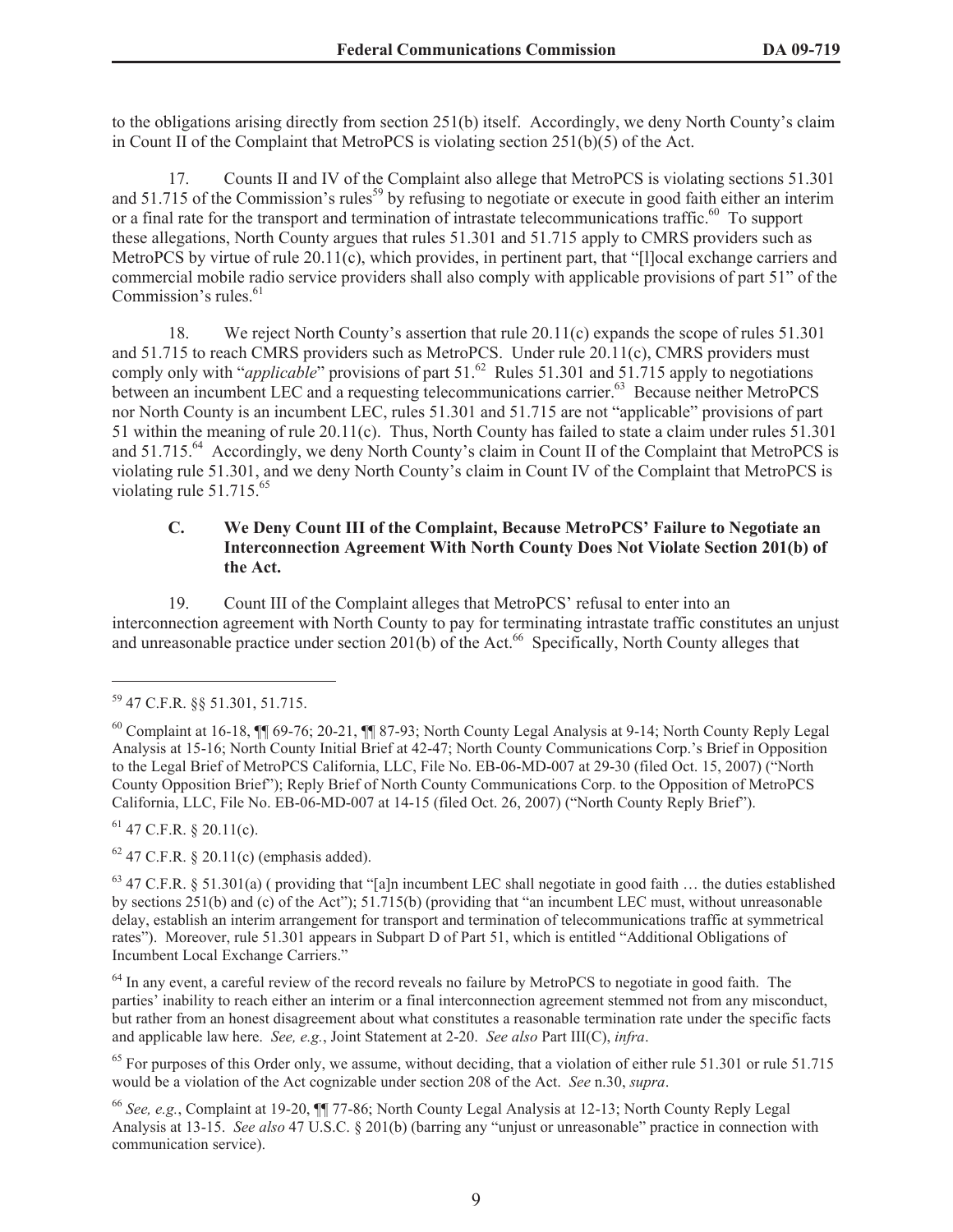MetroPCS is "unreasonably delay[ing] negotiation of an interconnection agreement in order to avoid paying termination services as long as possible."<sup>67</sup> In particular, North County alleges that MetroPCS is "making unsupported allegations that it is entitled to free termination until such time as the parties enter an interconnection agreement."<sup>68</sup> In addition, North County alleges that, during the parties' negotiations, MetroPCS refused to substantiate alleged discrepancies in North County's billed minutes of use and MetroPCS' measured minutes of use. $\frac{69}{9}$  North County also maintains that MetroPCS has continued to send traffic to North County each month even though North County has requested that MetroPCS stop doing so.<sup>70</sup> North County argues that these facts, viewed in their totality, demonstrate that MetroPCS has violated section 201(b) of the Act by unreasonably delaying negotiation of an interconnection agreement to avoid paying for intrastate termination services as long as possible.<sup>71</sup>

20. Based on our careful review of the entire record, we conclude that North County has failed to prove by a preponderance of the evidence that the parties' inability to reach an agreement regarding termination of intrastate traffic stems from unreasonable conduct by MetroPCS.<sup>72</sup> Rather, the record clearly demonstrates that the parties' inability to reach an agreement regarding termination of intrastate traffic stems from irreconcilable but *honestly* held beliefs regarding the compensation rate, which, in turn, stem from *good faith* disagreements.<sup>73</sup> These *bona fide* disputes – and not any illegitimate posturing by MetroPCS (or North County) – are what ultimately precluded the parties from reaching an agreement.<sup> $74$ </sup> Therefore, we deny the claim in Count III of the Complaint that MetroPCS is violating section 201(b) of the Act by failing to enter into an agreement to pay for North County's termination of

<sup>67</sup> Complaint at 20, ¶ 84. *See, e.g.*, North County Legal Analysis at 11-12; North County Initial Brief at 42-47; North County Opposition Brief at 29-30.

<sup>68</sup> Complaint at 20, ¶ 82. *See, e.g.*, North County Reply Legal Analysis at 13-16.

<sup>69</sup> *See, e.g.*, Complaint at 20, ¶ 83; North County Reply Legal Analysis at 13; North County Initial Brief at 10, 43- 44; North County Reply Brief at 14-15.

<sup>70</sup> *See, e.g.*, Joint Statement at 5, ¶ 29, 7, ¶ 38, 9, ¶ 46.

<sup>71</sup> *See, e.g.*, Complaint at 19-20, ¶¶ 77-86; North County Legal Analysis at 12-13; North County Reply Legal Analysis at 13-15.

 $72$  For purposes of this Order only, we assume, without deciding, that a CMRS carrier's failure to enter in good faith into an agreement with a CLEC regarding the termination of intrastate traffic, and a failure to pay a CLEC for such termination, could constitute a violation of section 201(b) of the Act. *See* n.30, *supra*. We further assume, *arguendo*, that section 201(b), which on its face is limited in application to "charges, practices, classifications, and regulations for and in connection with [interstate or foreign communication]," nevertheless applies to the intrastate traffic at issue.

<sup>&</sup>lt;sup>73</sup> These disagreements involved, *inter alia*, (i) whether the parties have, or should be deemed to have, a default billand-keep arrangement; (ii) whether the one-way nature of the intrastate traffic involved renders an analogy to "ISPbound traffic" dispositive; (iii) whether and to what extent the rates the parties charge and pay other carriers for terminating intrastate traffic are dispositive; (iv) whether North County's failure to provide cost information is dispositive; (v) whether and to what extent the applicable statute of limitations bars North County's claims; (vi) whether any rate prescription could be prospective only; (vii) whether the California PUC has adopted a relevant traffic termination rate; and (viii) whether sections  $202(a)$  and  $252(b)(5)$  of the Act and sections  $51.301$  and  $51.715$ of the Commission's rules apply to MetroPCS in this context. *See, e.g.*, Complaint at 4-14, ¶¶ 21-58, 16-20, ¶¶ 69- 86; North County Legal Analysis at 9-13; Amended Answer at 12-32, ¶¶ 21-58, 38-49, ¶¶ 69-86, 67, ¶ 6, 69, ¶ 10; MetroPCS Legal Analysis at 17-30; Reply of North County Communications Corp. to MetroPCS California, LLC's Amended Answer, File No. EB-06-MD-007 at 19-26, ¶¶ 69-86 (filed Oct.25, 2007); North County Reply Legal Analysis at 8-15; North County Initial Brief at 42-47; North County Opposition Brief at 29; Opposition of MetroPCS California, LLC to Legal Brief of North County Communications Corporation, File No. EB-06-MD-007 at 22-28 (filed Oct. 15, 2007); North County Reply Brief at 14-15.

 $74$  We note that both parties contributed to lengthening the duration of this dispute by disregarding the Commission's clear and repeated statements that state commissions, and not this Commission, are the appropriate fora for establishing a LEC's intrastate termination rates. *See* Part III (A), *supra*.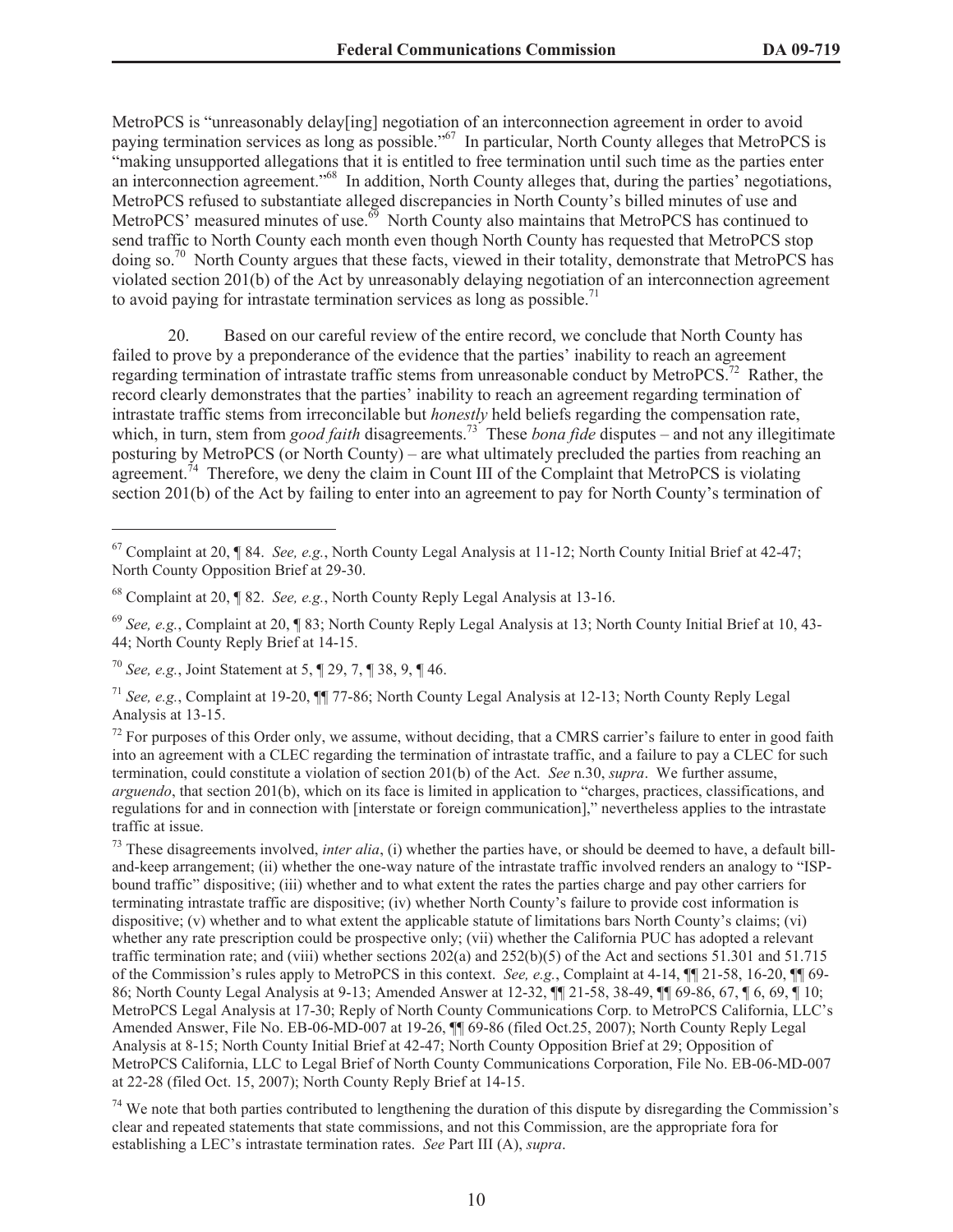intrastate traffic.<sup>75</sup>

# **D. We Deny Count V of the Complaint, Because MetroPCS Has Not Violated Section 202(a) of the Act.**

21. Count V of the Complaint alleges that MetroPCS' "refusal to enter into an interconnection agreement that provides a comparable rate for like termination services constitutes unjust and unreasonable discrimination" under section 202(a) of the Act.<sup>76</sup> Specifically, North County contends that MetroPCS has negotiated and paid reasonable termination rates for intrastate traffic with other carriers, but refuses to do so with respect to North County.<sup>77</sup> North County asserts that this conduct violates the non-discrimination requirement of section  $202(a)$  of the Act.<sup>78</sup>

22. We disagree. Section  $202(a)$  is inapplicable where, as here, the challenged conduct – refusing to pay "a comparable rate for [allegedly] like termination services" – is that of the carrier receiving the communication service rather than the carrier providing the service. Notably, North County does not base its section 202(a) claim on services provided by MetroPCS at all, but on alleged similarities between North County's own termination services and the termination services of other carriers. As the Commission has explained, however, "[s]ection 202(a) is not concerned with whether the services of two *separate* carriers are 'like'; it is concerned with whether two services offered by the *same* carrier are like."<sup>79</sup> There is no dispute that North County, not MetroPCS, is the carrier providing the communication service in question here. Thus, MetroPCS' willingness or obligation to pay other carriers a different rate for terminating intrastate traffic than what it is willing to pay North County for terminating services does not fall within the scope of section  $202(a)$  of the Act.<sup>80</sup>

23. In sum, North County has failed to state a claim under section 202(a) of the Act. Accordingly, we deny North County's claim in Count V of the Complaint that MetroPCS is violating section 202(a) of the Act.

# **E. We Deny MetroPCS' Motion for Sanctions.**

24. MetroPCS requests that the Commission impose sanctions against North County for an

<sup>&</sup>lt;sup>75</sup> To the extent that Count III is based on MetroPCS' failure to pay North County for terminating intrastate traffic, separate and distinct from MetroPCS' failure to execute an agreement for such payment, Count III is dismissed for the reasons explained in Part III (A), *supra*.

<sup>76</sup> Complaint at 23, ¶ 101. *See, e.g.*, Complaint at 22-23, ¶¶ 95-103; North County Legal Analysis at 15-18; North County Reply Legal Analysis at 17-19. *See also* 47 U.S.C. § 202(a) (providing that "[i]t shall be unlawful for any common carrier to make any unjust or unreasonable discrimination in charges, practices, classifications, regulations, facilities, or services for or in connection with like communication service … ").

<sup>77</sup> *See, e.g.*, Complaint at 22-23, ¶¶ 95-103; North County Legal Analysis at 14-15; North County Reply Legal Analysis at 18.

<sup>78</sup> *See, e.g.*, Complaint at 23, ¶ 102; North County Legal Analysis at 15; North County Reply Legal Analysis at 19.

<sup>79</sup> *CoreComm Communications, Inc. and Z-Tel Communications, Inc. v. SBC Communications Inc.*, Memorandum Opinion and Order, 18 FCC Rcd 7568, 7582, at ¶ 34 (2003) (emphasis in original) (footnote omitted), *vacated on other grounds*, *SBC Communications, Inc. v. FCC*, 407 F.3d 1223 (D.C. Cir. 2005). *See, e.g.*, *Competitive Telecommunications Ass'n v. FCC*, 998 F.2d 1058, 1064 (D.C. Cir. 1993) ("Section 202(a) is designed to prevent a carrier from granting a discount to one (usually large) user that it would not grant were the same or a 'like' service purchased by another (usually small) customer."); *Reservation Telephone Cooperative v. AT&T*, 59 Rad. Reg. 2d 484 at ¶ 33 (1985) (stating that section 202 "was derived from Interstate Commerce Act provisions that were designed primarily for the protection of customers of common carrier services").

 $80$  Because section 202(a) clearly does not apply in the manner alleged by North County, we need not, and do not, decide whether section 202(a) could apply to a CMRS carrier's provision of service in connection with intrastate traffic. *See* n.30 and n.72, *supra*.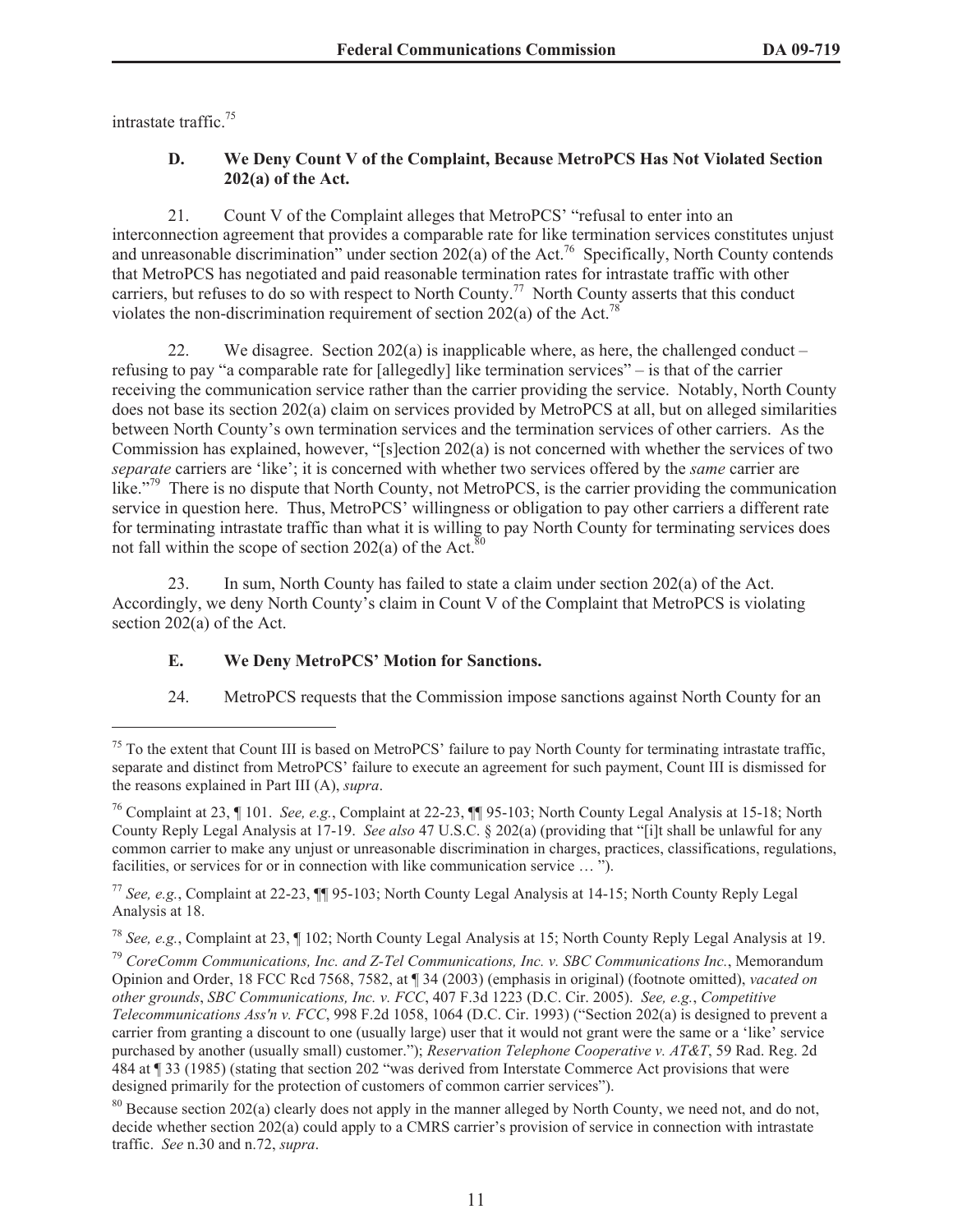alleged violation of the Commission's *ex parte* rules.<sup>81</sup> Specifically, MetroPCS seeks sanctions because North County allegedly violated the Commission's *ex parte* rules by soliciting a prohibited *ex parte* presentation by Congressman Bob Filner. North County has opposed the request.<sup>82</sup>

25. Congressman Filner's November 17, 2008 letter to Commissioner McDowell supported North County's attempts to meet with Commission staff to expedite resolution of this proceeding and, in doing so, also characterized the matters at issue in this proceeding in a manner that can be construed as favorable to North County.<sup>83</sup> The letter contained no indication that it was served on MetroPCS. It was, however, put into the record and served on MetroPCS by North County on November 21, 2008 as an attachment to a pleading.<sup>84</sup> Because this proceeding is classified as restricted under the *ex parte* rules, <sup>85</sup> we find that Congressman Filner's letter is a prohibited *ex parte* presentation.<sup>86</sup> We reject North County's contention that the letter should be deemed a status inquiry that would be permissible under the *ex parte* rules, rather than a prohibited presentation.<sup>87</sup>

26. The Commission's *ex parte* rules prohibit the solicitation of improper presentations.<sup>88</sup> We find, however, that even if North County solicited Congressman Filner's letter, there is no justification for imposing any sanction against North County, other than an admonition to comply with the *ex parte* rules in the future. The circumstances do not suggest either that North County sought to conceal Congressman Filner's communication with the Commission or that MetroPCS was prejudiced by the *ex parte* nature of Congressman Filner's letter. North County has shown a general awareness of and willingness to comply with the *ex parte* rules by copying MetroPCS on its e-mail traffic regarding its

<sup>83</sup> See North County Communications Corporation's Opposition to MetroPCS California, LLC's Motion Requesting Supplemental Briefing, File No. EB-06-MD-007 (filed Nov. 21, 2008), Exhibit A, Declaration of Todd Lesser at Attachment 1 (Letter from Bob Filner, Member of Congress to the Honorable Robert M. McDowell dated November 17, 2008). The letter stated, for example: "[North County] has been pursuing an FCC enforcement action against a regional wireless carrier, MetroPCS, for refusing to pay North County Communications for use of its network *as the FCC's rules require*." *Id*. at 1 (emphasis added).

<sup>84</sup> *Id.*

<sup>85</sup> Formal complaints are made restricted by 47 C.F.R. §§ 1.1202(d)(2) (stating that parties to a formal complaint are parties to a proceeding for purposes of the *ex parte* rules) and 1.1208 (stating that proceedings not otherwise designated are restricted). *Ex parte* presentations to and from Commission decision-makers are prohibited in restricted proceedings. *See* 47 C.F.R. § 1.1208.

<sup>87</sup> A status inquiry made on an *ex parte* basis, unlike an *ex parte* presentation, is permissible. However, a status inquiry is a prohibited presentation if it states or implies a view as to the merits or outcome of the proceeding or a preference for a particular party, states why timing is important to a particular party or indicates a view as to the date by which a proceeding should be resolved. *See* 47 C.F.R. § 1.1202(a). Congressman Filner's letter both states why timing is important to North County and appears to express a view as to the merits.

<sup>88</sup> 47 C.F.R. § 1.1210 (providing that "[n]o person shall solicit or encourage others to make any improper presentation ... ). "

<sup>81</sup> *See* MetroPCS California LLC's Motion Requesting Sanctions Against North County Communications Corporation, File No. EB-06-MD-007 (filed Dec. 11, 2008) ("Motion for Sanctions").

<sup>&</sup>lt;sup>82</sup> North County Communications Corporation's Opposition to MetroPCS California, LLC's Motion Requesting Sanctions, File No. EB-06-MD-007 (filed Dec. 18, 2008).

<sup>86</sup> The resolution of this issue was made in consultation with the Commission's Office of General Counsel, in accordance with 47 C.F.R. § 0.251(g). *See* Letter from David Senzel, Attorney-Advisor, Office of General Counsel, FCC, to Marlene H. Dortch, Secretary, FCC, File No. EB-06-MD-007 (filed Mar. 6, 2009) ("Senzel Letter"), attaching Letter from Joel Kaufman, Associate General Counsel to the Honorable Bob Filner (Feb. 5, 2009) (concluding the Congressman Filner's letter is a prohibited *ex parte* presentation). A presentation is a communication directed to the merits or outcome of a proceeding, but does not include inquiries relating solely to the status of a proceeding. *See* 47 C.F.R. § 1.1202(a). A written presentation not served on the parties to the proceeding is an *ex parte* presentation. *See* 47 C.F.R. § 1.1202(b).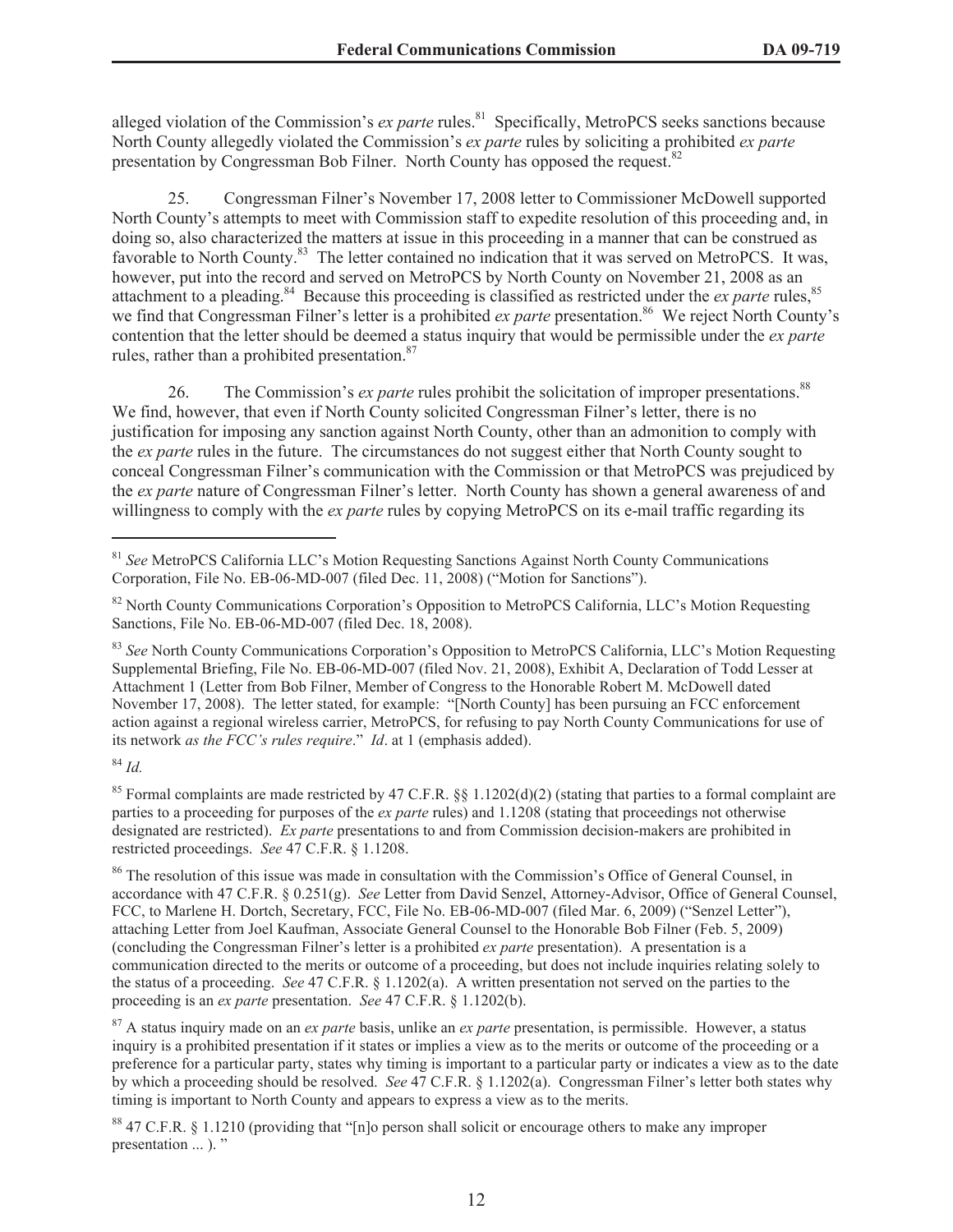desire to meet with Commission staff.<sup>89</sup> Moreover, only four days after Congressman Filner's letter, and before MetroPCS complained of an *ex parte* violation, North County served a copy of the letter on MetroPCS as an attachment to a pleading.<sup>90</sup> These facts readily distinguish this case from prior cases in which the Commission imposed sanctions for more egregious violations.<sup>91</sup>

27. As a related matter, we see no basis to find that Congressman Filner's letter represents improper intrusion into the Commission's adjudicative process. The Commission has recognized that certain intrusions by Congress into administrative decision-making may deprive parties of due process.<sup>92</sup> An evaluation of whether such improper intrusion has occurred turns on two factors: (1) whether there is an appearance of bias, and (2) whether congressional pressure actually affected the outcome.<sup>93</sup> In this regard, the analysis focuses on whether congressional influence shaped the agency's decision on the merits.<sup>94</sup> Simply stating a Member of Congress' views on the merits without a showing that the communication biased the agency's decision does not constitute improper influence.<sup>95</sup>

28. We do not believe that our decision on the merits above can be seen as affected by the contents of Congressman Filner's letter. First, Congressman Filner's letter presented a viewpoint on the merits almost as an aside to his views on timing. More importantly, the record supports, and this Order

<sup>91</sup> *See, e.g., Desert Empire Television Corp.,* Memorandum Opinion and Order, 88 FCC 2d 1413 (1982) (imposing a \$6,000 forfeiture against a party that repeatedly violated the *ex parte* rules despite being admonished to comply with the rules and promising compliance); *Elkhart Telephone Co.*, Notice of Apparent Liability and Forfeiture, 11 FCC Rcd 1165 (1995) (imposing a \$5,000 forfeiture on party sending a letter plainly attempting to solicit a communication that would violate the *ex parte* rules, and subsequently mischaracterized its efforts to the Commission).

<sup>92</sup> *See Elliott J. Greenwald, Esq.,* 13 FCC Rcd at 7135, *citing Pillsbury Co. v. FTC,* 354 F.2d 952, 963-65 (5th Cir. 1966).

<sup>93</sup> *See ATX, Inc. v. U.S. Dep't of Transportation,* 41 F.3d 1522, 1527 (D.C. Cir. 1994).

<sup>94</sup> *See id.* at 1528 (finding unobjectionable congressional pressure that may have prompted agency to hold hearing resulting in the denial of an application, where there was no reason to doubt that hearing was fair and impartial). *See also Elliott J. Greenwald, Esq.,* 13 FCC Rcd at 7135 (finding unobjectionable congressional interest that may have prompted FCC to accelerate its deliberations, where congressional letters focused on timing, not the merits). Thus, even if Congressman Filner's letter might have been a factor in the decision of Commission staff to meet with North County or to accelerate deliberations in this proceeding, that would not be the type of influence that the courts have found to be a violation of due process.

<sup>95</sup> *See ATX*, 41 F.3d at 1528. In *ATX,* a case in which members of Congress explicitly urged denial of an application, the court nevertheless found the agency's decision denying the application was free of bias. The court noted that the final decision-maker, who was aware of congressional letters, had insulated his decision-making from congressional interference in that he issued a lengthy opinion based on the record and that the basis of the decision was clear, open to scrutiny, and fully supported by the record. The court also noted that the final decision-maker did not reverse the decision reached by the ALJ after the hearing, and that the case was not a close one. If the decision-maker had suddenly reversed course or the case was a close one, the court stated that it might have found influence.

<sup>&</sup>lt;sup>89</sup> For example, a North County e-mail states: "As with all of our correspondence, I have copied Carl Northop, who represents MetroPCS in this proceeding." The subject line of the e-mail reads: "North County v. MetroPCS, EB-06-MD-007 (RESTRICTED PROCEEDING)." Senzel Letter, attaching E-mail from Michael Hazzard to Matthew Berry and Joseph Palmore (Nov. 19, 2008).

<sup>90</sup> *See Elliott J. Greenwald, Esq.,* Letter, 13 FCC Rcd 7132, 7134-35 (OGC 1998) (finding no significant *ex parte*  violation where party's failure to ensure timely service of congressional presentations did not reflect an intent to deprive opposing party of fair notice of the presentations); *Power Authority of the State of New York v. FERC,* 743 F.2d 93, 110 (2d Cir. 1984) (stating that, in evaluating an *ex parte* violation, one must look particularly to whether the communications contain factual matter or other information outside the record, which the parties did not have an opportunity to rebut). North County filed the Filner letter on November 21, 2008. *See* n.83, *supra.* MetroPCS first raised the *ex parte* issue on November 25, 2008. *See* Letter from Carl W. Northrop, Counsel for MetroPCs, to Matthew Berry, Office of General Counsel, File No. EB-06-MD-007 (filed Nov. 25, 2008).